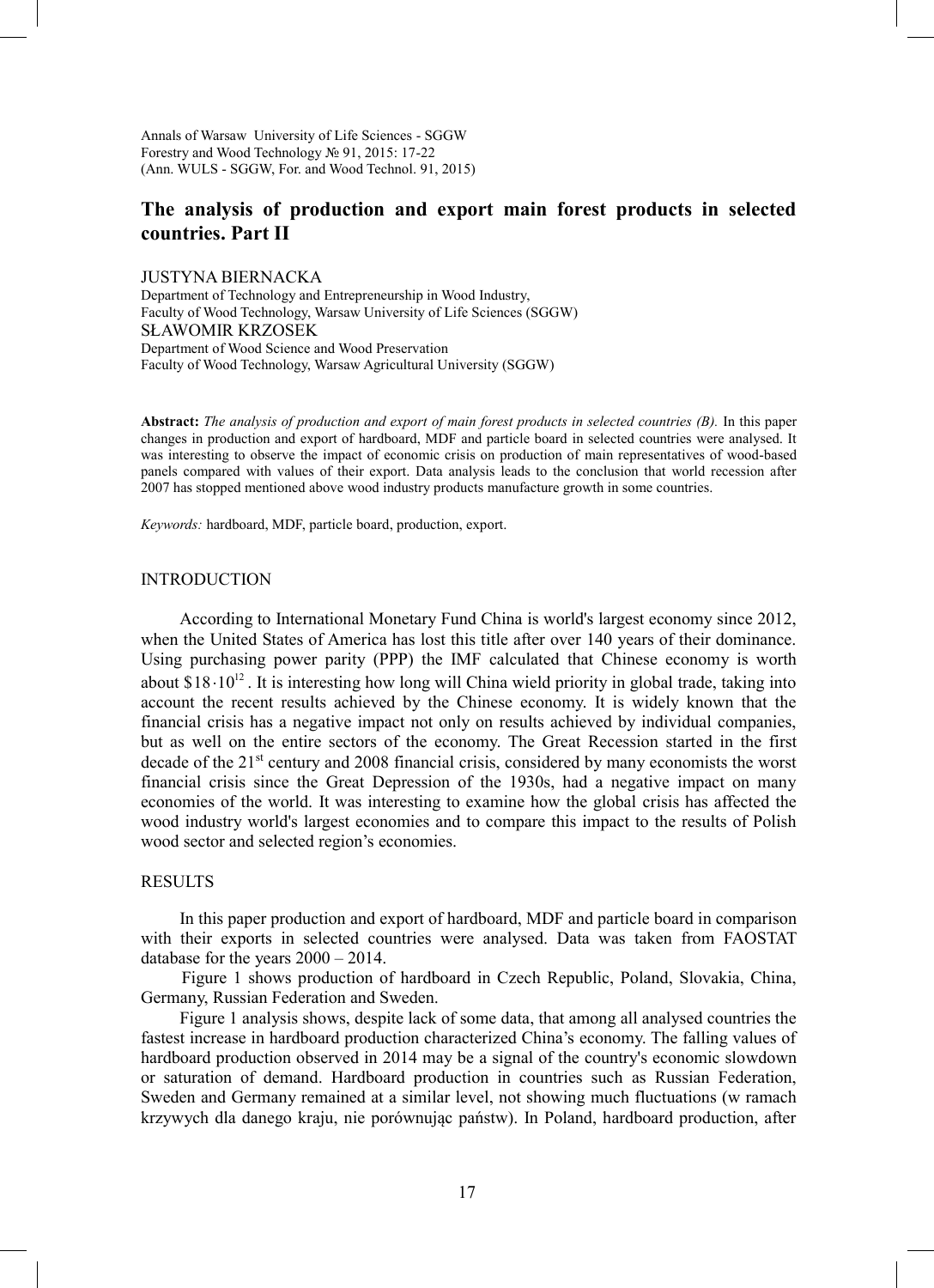

recording a decrease in 2007, until the end of the analysed period remains at a lower level than in 2000-2003.

Figure 1. Hardboard production in selected countries in 2000-2014 years [mln m<sup>3</sup>]. Czech Republic, Poland, Slovakia – left scale; China, Germany, Russian Federation, Sweden – right scale



Figure 2. MDF production in selected countries in 2000-2014 years [mln m<sup>3</sup>]. Czech Republic, Poland, Slovakia – left scale; China, Germany, Russian Federation, Sweden – right scale

In the next figure MDF production in years 2000-2014 in Czech Republic, Poland,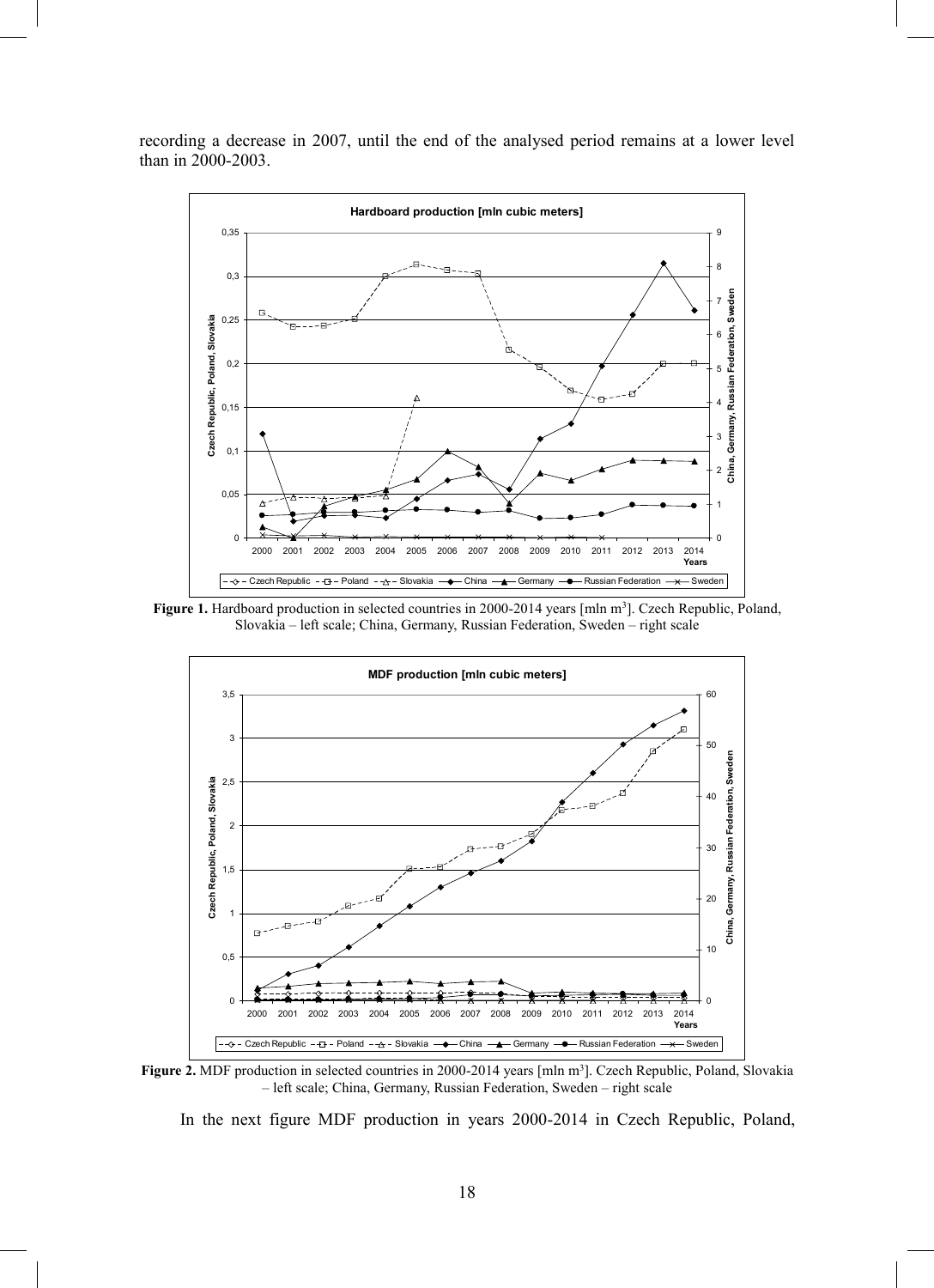Slovakia, China, Germany, Russian Federation and Sweden were shown.

Figure 2 analysis shows that MDF production in Germany, Russian Federation, Sweden, Czech Republic and Slovakia maintains mostly constant level. Only Poland and China's MDF production values are characterized by an increase, faster in China (chodziło mi tu o tempo tego wzrostu). In 14 years Chinese production of MDF has increased almost 28 times.

Next analysed forest product was particle board production. Its graphical illustration was shown in Figure 3.



Figure 3. Particle board production in selected countries in 2000-2014 years [mln m<sup>3</sup>]. Czech Republic, Poland, Slovakia – left scale; China, Germany, Russian Federation, Sweden – right scale

Similarly to MDF production, particle board production in China is characterised by growth, which in year 2014 is 7 times higher than in 2000. Particle board production values in Germany in last years of analysed period have decreased. In 2014 Poland's particle board production notes level similar to that achieved in 2008. Other Polish neighbours record particle board production level lower or close to 1 mln  $m<sup>3</sup>$  per year.

It was interesting to examine whether the 2007-2008 economic crisis has affected the values of export of main representatives of wood-based panels in analysed countries. The results of this analysis were illustrated in Figure 4, 5 and 6.

Figure 4 shows hardboard export quantities in Czech Republic, Poland, Slovakia, China, Germany, Russian Federation and Sweden.

Analysis of curves in Figure 4 shows that highest increase of hardboard export was noted in Germany in 2006. In the same year China has increased its hardboard export too, but the growth wasn't as high as Germany and reached only  $0,84$  mln m<sup>3</sup>. In last analysed year hardboard export in Poland has decreased and reached  $0,3$  mln m<sup>3</sup>.

Figure 5 shows changes in MDF export in Czech Republic, Poland, Slovakia, China, Germany, Russian Federation and Sweden in 2000-2014.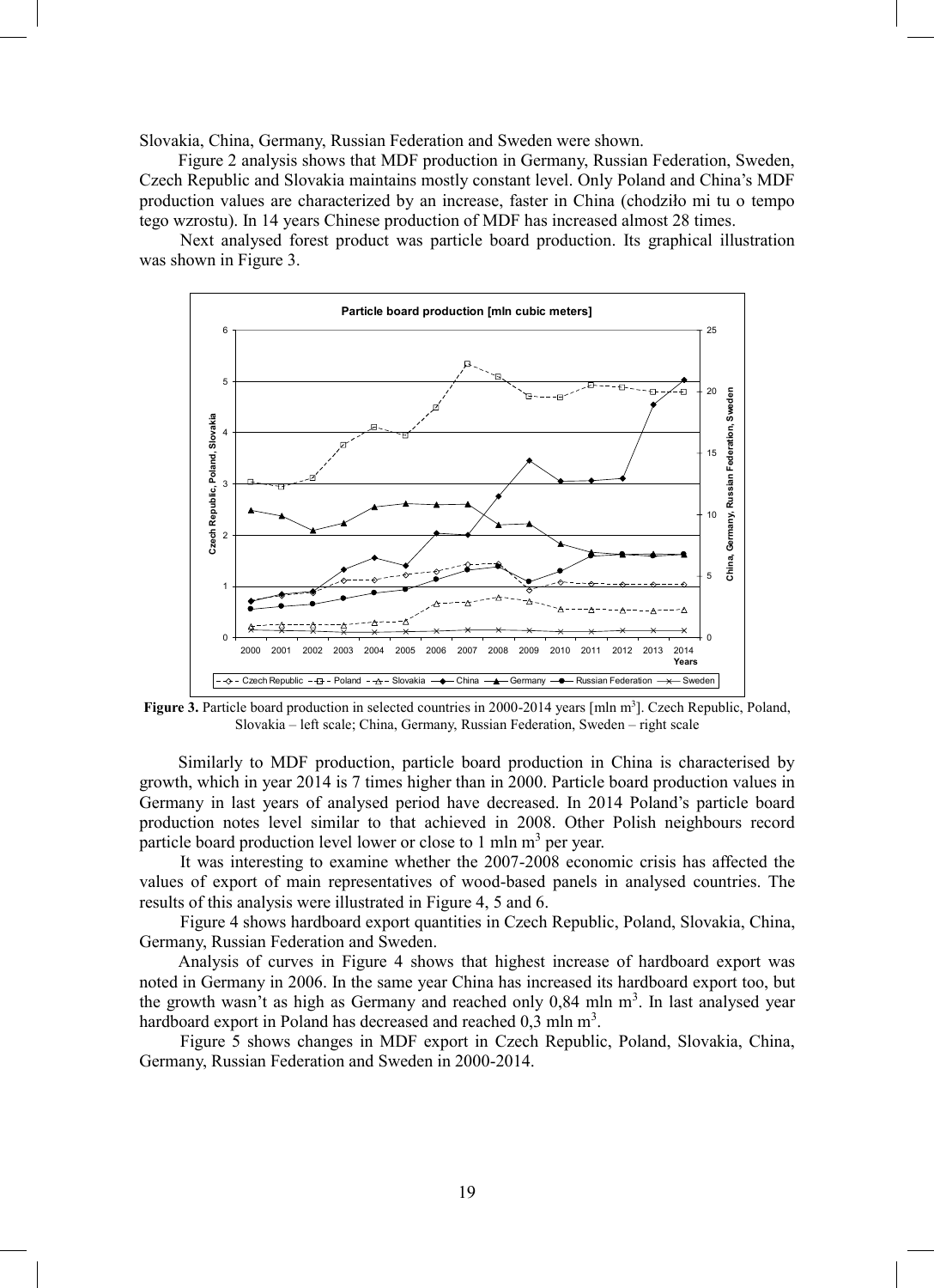

**Figure 4.** Export of hardboard in selected countries in 2000-2014 years [mln m<sup>3</sup>]. Czech Republic, Poland, Slovakia – left scale; China, Germany, Russian Federation, Sweden – right scale



Figure 5. Export of MDF in selected countries in 2000-2014 years [mln m<sup>3</sup>]. Czech Republic, Poland, Slovakia – left scale; China, Germany, Russian Federation, Sweden – right scale

Figure 5 analysis shows that MDF export in Germany and Poland are characterized by large fluctuations. After decreasing in 2006 in both mentioned countries and improvement in next year, the export of MDF in Germany has decreased again. A significant reduction of MDF export value can be observed in 2014 (from 0,64 mln m<sup>3</sup> to 0,29 mln m<sup>3</sup> – level last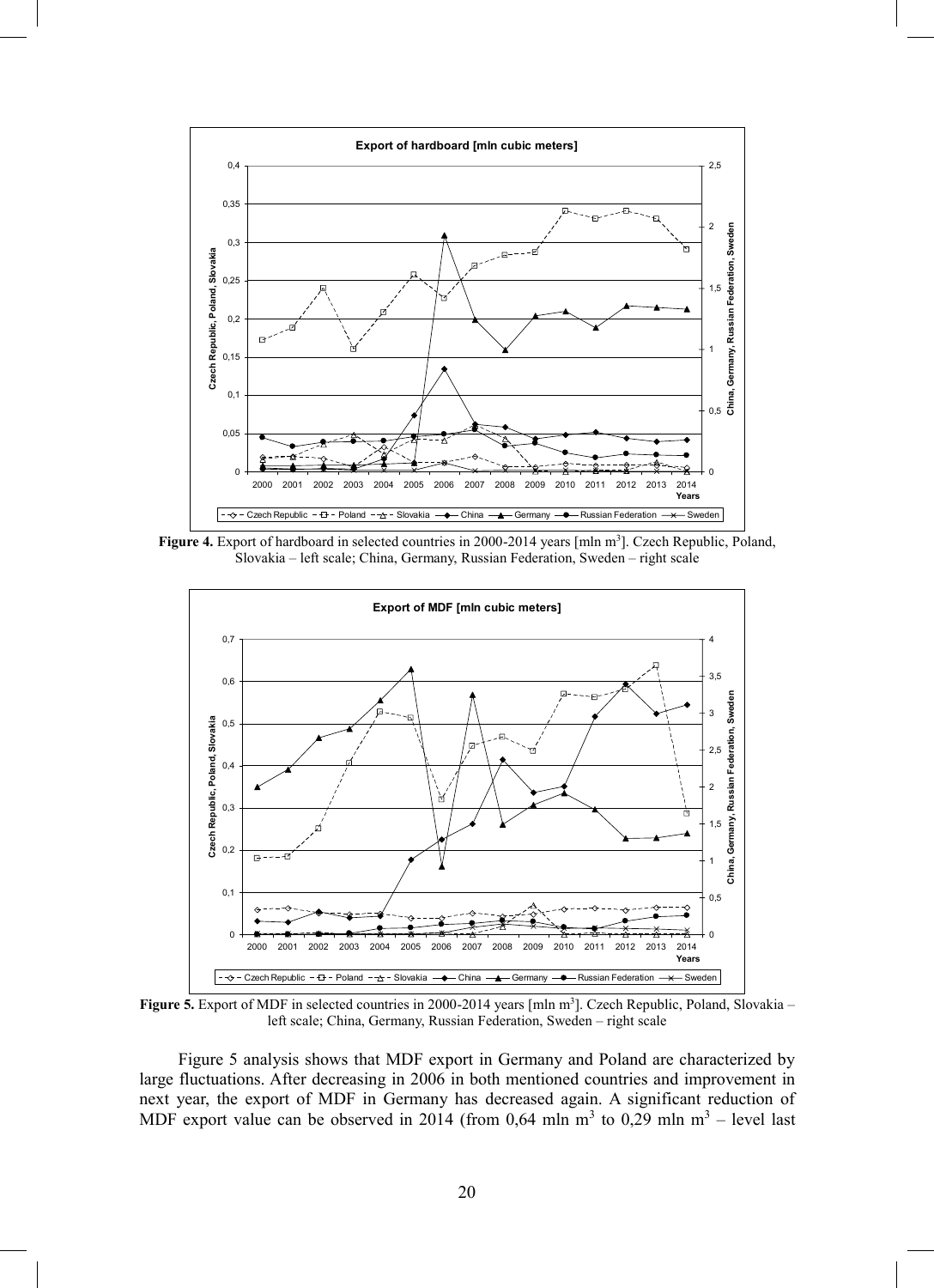seen in 2002. In other analysed countries in entire analysed period, MDF export remains at nearly constant level.

As the last in this paper, export of particle board was examined. The results were shown in Figure 6.



Figure 6. Export of hardboard in selected countries in 2000-2014 years [mln m<sup>3</sup>]. Czech Republic, Poland, Slovakia – left scale; China, Germany, Russian Federation, Sweden – right scale

The best year for particle board export for German and Slovak economies, was year 2008. Till this year values of particle board export have increased. For Czech Republic values of export have noted increases in almost all analysed period – only in last 4 analysed years, export of particle board remained on stable level. Years 2000-2008 were the best years for Polish particle board export. In the following years export of this kind of wood-based panels declined.

### **CONCLUSIONS**

Analysis of collected data shows, that the best years for hardboard and MDF export for Polish economy was 2007-2013. The curve of hardboard and MDF export is significantly different than curve of particle board export. Inhibition of exports to Russian Federation in 2014 may be the result of the crisis in Ukraine, which led to several sanctions between Russia and OECD economies. Russian Federation decided to introduce counter-sanctions against OECD countries. And despite the fact, that sanctions restrict mostly food products import, these restrictions may also affect import of other goods. The main recipient of Polish woodbased panels is Russian Federation. Depreciation of Russian currency in the end of 2014 may in future cause suffering not only for Polish wood-based panels export but also export of other wood industry sector products.